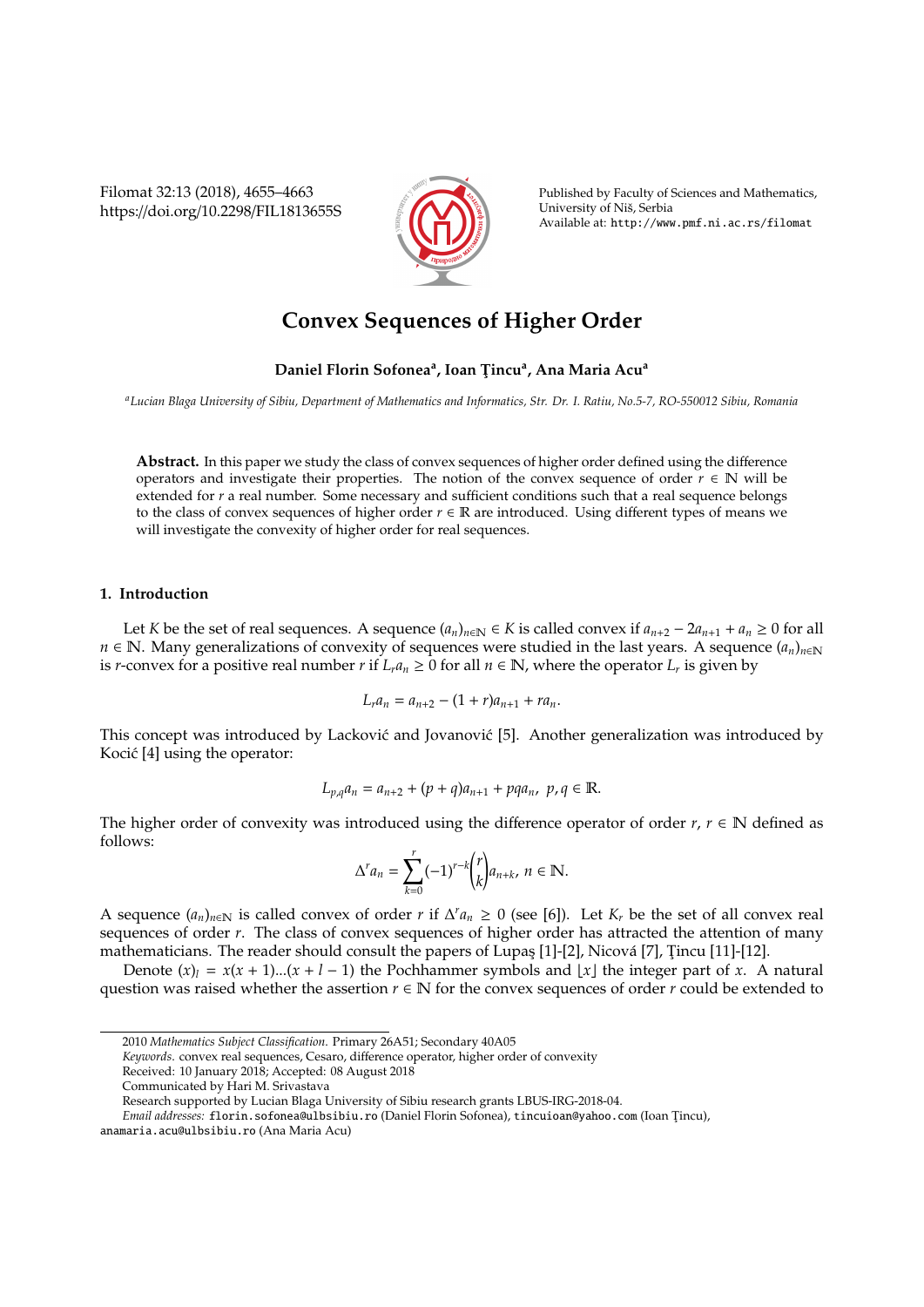R. An answer of this question was given in [10] considering the operator ∆ *r* : *K* → R, defined by

$$
\Delta^r a_n = (-1)^{|r|} \sum_{k=0}^{\infty} \frac{(-r)_k}{k!} a_{n+k} \,, \tag{1}
$$

with the convention  $\Delta^0 a_n = a_n$ , for every  $n \in \mathbb{N}$ , where  $\sum_{n=1}^{\infty} a_n$ *k*=0 (−*r*)*<sup>k</sup>*  $\frac{m}{k!} a_{n+k}$  is a convergent series. Let

 $M_r := \{(a_n)_{n \in \mathbb{N}} \in K | \Delta^r a_n \ge 0, \text{ for every } n \in \mathbb{N} \}$ 

be the class of convex sequences of order  $r, r \in \mathbb{R}$ . Note that for  $r \in \mathbb{N}$ , it follows  $M_r = K_r$ .

A few properties of the operator  $\Delta^r$ , *r* ∈ R are summarized in the following lemmas (see [10]).

**Lemma 1.1.** *[10] The operator* ∆ *<sup>r</sup> defined in the relation (1) verifies:*

- *i)* ∆ *r is a linear operator;*
- *ii*)  $\Delta^{r+1}a_n = \Delta^r a_{n+1} \Delta^r a_n$ , for any  $r \in \mathbb{R}_+$ .

*Proof.* From the relation (1) it follows imediately that ∆' is a linear operator. In order to prove the identity ii) we calculate

$$
\Delta^{r} a_{n+1} - \Delta^{r} a_n = (-1)^{\lfloor r \rfloor} \sum_{k=0}^{\infty} \frac{(-r)_k}{k!} a_{n+k+1} - (-1)^{\lfloor r \rfloor} \sum_{k=0}^{\infty} \frac{(-r)_k}{k!} a_{n+k}
$$
  
=  $(-1)^{\lfloor r \rfloor} \left\{ \sum_{k=1}^{\infty} \left[ \frac{(-r)_{k-1}}{(k-1)!} - \frac{(-r)_k}{k!} \right] a_{n+k} - a_n \right\} = (-1)^{1+\lfloor r \rfloor} \sum_{k=0}^{\infty} \frac{(-r-1)_k}{k!} a_{n+k}.$ 

Therefore,  $\Delta^{r+1}a_n = \Delta^r a_{n+1} - \Delta^r a_n$ .

In the condition that the series  $\Delta^r a_n$ ,  $r \in \mathbb{R}$  is convergent, the following result is obtained:

**Lemma 1.2.** [10] Let  $\mathbb{Z}$  be the set of integer numbers. For  $r_1 \in \mathbb{Z}$ ,  $r_2 \in \mathbb{R}_+$  and  $n \in \mathbb{N}$ , the identities

$$
\Delta^{r_1+r_2}a_n = \Delta^{r_1}(\Delta^{r_2}a_n) = \Delta^{r_2}(\Delta^{r_1}a_n), \qquad (2)
$$

*hold.*

*Proof.* We have

$$
\Delta^{r_1} \left( \Delta^{r_2} a_n \right) = (-1)^{\lfloor r_1 \rfloor} \sum_{k=0}^{\infty} \frac{(-r_1)_k}{k!} \Delta^{r_2} a_{n+k} = (-1)^{\lfloor r_1 \rfloor + \lfloor r_2 \rfloor} \sum_{k=0}^{\infty} \frac{(-r_1)_k}{k!} \left[ \sum_{i=0}^{\infty} \frac{(-r_2)_i}{i!} a_{n+k+i} \right]
$$
  
=  $(-1)^{\lfloor r_1 \rfloor + \lfloor r_2 \rfloor} \sum_{k=0}^{\infty} c(-r_1, k) \left[ \sum_{i=0}^{\infty} c(-r_2, i) a_{n+k+i} \right],$  where  $c(r, k) = \frac{(r)_k}{k!}.$  (3)

Therefore, we can write

$$
\Delta^{r_1} (\Delta^{r_2} a_n) = (-1)^{\lfloor r_1 \rfloor + \lfloor r_2 \rfloor} \sum_{k=0}^{\infty} a_{n+k} \left[ \sum_{i=0}^{k} c(-r_1, i) c(-r_2, k - i) \right]
$$
  
=  $(-1)^{\lfloor r_1 \rfloor + \lfloor r_2 \rfloor} \sum_{k=0}^{\infty} \frac{a_{n+k}}{k!} \sum_{i=0}^{k} {k \choose i} (-r_1)_i (-r_2)_{k-i}.$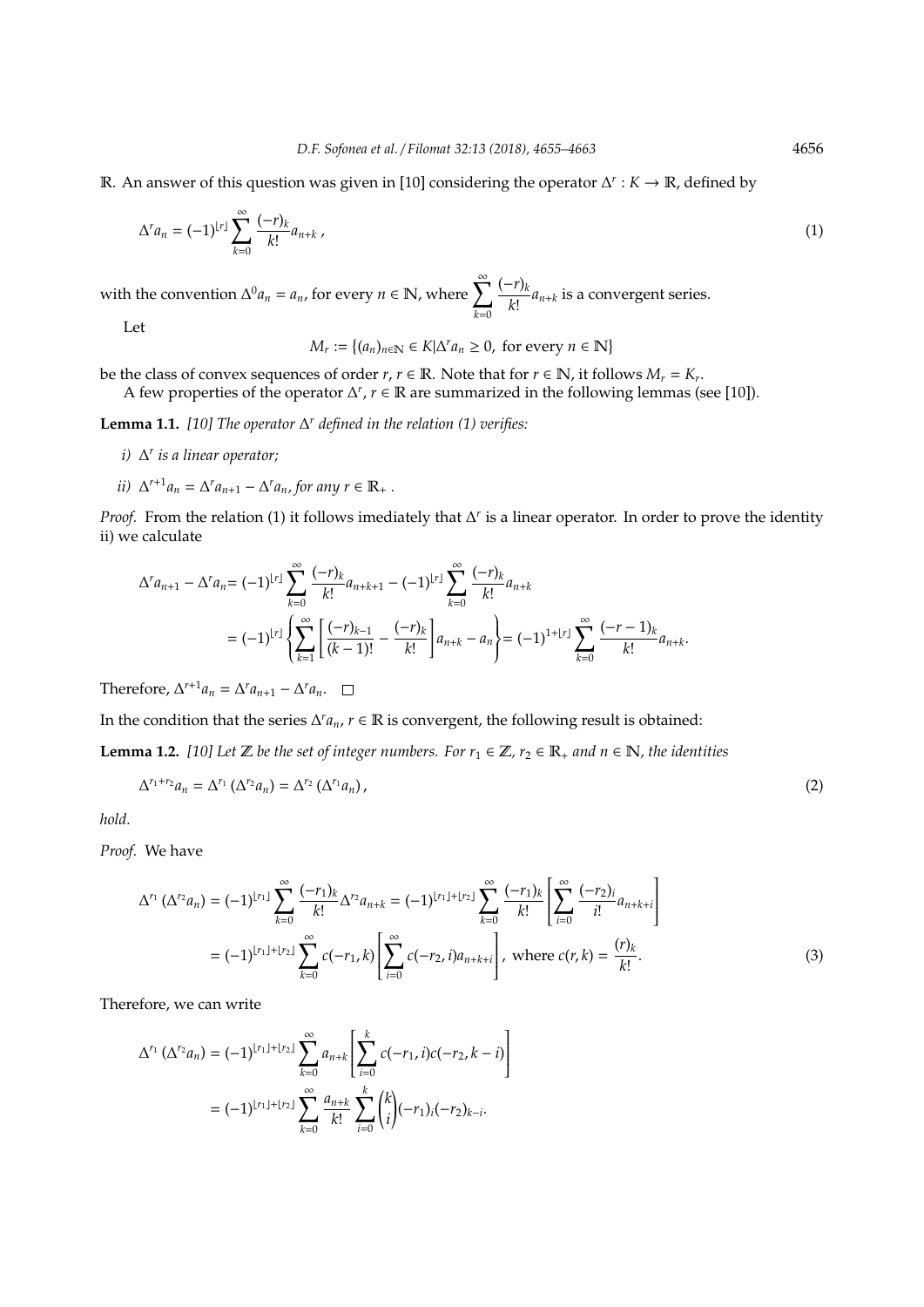Using the Chu-Vandermonde formula (see [3])

$$
(x + y)_k = \sum_{i=0}^k {k \choose i} (x)_i (y)_{k-i}, \ k \in \mathbb{N},
$$

we get

$$
\Delta^{r_1}(\Delta^{r_2}a_n) = (-1)^{\lfloor r_1 \rfloor + \lfloor r_2 \rfloor} \sum_{k=0}^{\infty} \frac{(-r_1 - r_2)_k}{k!} a_{n+k} = \Delta^{r_1 + r_2} a_n, \text{ for any } n \in \mathbb{N}.
$$

The aim of this paper is to extend the notion of convex sequence and to investigate the properties of this new class of convex sequences of higher order. The necessary and suficient conditions such that a real sequence belongs to the class of convex sequences of higher order  $r \in \mathbb{R}$  are given. Considerable attention has been given by various authors to the study of mean-convex sequences. In the last section we are focused on the *u*-mean-convex sequences introduced by G. Toader [8]. We will prove that the set of convex sequences of higher order is a subset of *u*-mean-convex sequences of higher order.

#### **2. Properties of convex sequences of higher-order**

In this section we determine some necessary and sufficient conditions such that a real sequence to belong to the class  $M_r$ . In order to give these conditions we will calculate the value of the operator  $\Delta^r$ , considering the real sequence  $(a_n)_{n \in \mathbb{N}}$  with the general term defined as follows

$$
a_n = \sum_{k=0}^n \frac{(r)_{n-k}}{(n-k)!} b_k, \ \ n = 0, 1, ..., \text{ where the sequence } (b_n)_{n \in \mathbb{N}} \in K. \tag{4}
$$

We have  $\Delta^r a_n = (-1)^{\lfloor r \rfloor} \sum_{n=1}^{\infty}$ *k*=0 (−*r*)*<sup>k</sup>*  $\frac{(n-r)_k}{k!} a_{n+k} = (-1)^{\lfloor r_1 \rfloor} \sum_{k=0}^{\infty}$ *k*=0  $c(-r, k)$ *j*=0  $c(r, n + k - j)b_j$ , where  $c(r, k)$  was defined in (3). Therefore, we get

 $\Delta^r a_n = (-1)^{\lfloor r \rfloor}$  $\int_{\infty}^{\infty}$  $\overline{\mathsf{l}}$ *k*=0  $c(-r, k)$   $\sum_{n=1}^{n-1}$ *j*=0  $c(r, n + k - j)b_j + \sum_{k=1}^{\infty}$ *k*=0  $c(-r, k)$ *j*=*n c*(*r*, *n* + *k* − *j*)*b<sup>j</sup>* 1  $\begin{array}{c} \n \downarrow \n \downarrow \n \end{array}$  $= (-1)^{\lfloor r \rfloor}$  X*n*−1  $\overline{\mathsf{l}}$ *j*=0  $b_j \sum_{i=1}^{\infty}$ *k*=0  $c(-r, k)c(r, n + k - j) + \sum_{k=1}^{\infty}$ *k*=0  $c(-r, k)$ *j*=0  $b_{j+n}c(r, k-j)$ 1  $\overline{\phantom{a}}$  $= (-1)^{\lfloor r \rfloor}$  X*n*−1  $\overline{\mathsf{l}}$ *j*=0 *b*<sub>*j*</sub>*S*(0, *n* − *j*) +  $\sum_{n=1}^{\infty}$ ν=0  $b_{n+\nu}S(\nu,0)$ 1  $\begin{array}{c} \n \downarrow \\ \n \downarrow \n \end{array}$ ,

where  $S(v, \mu) = \sum_{n=0}^{\infty}$ *k*=0  $c(-r, k + v)c(r, k + \mu).$ 

We will consider three cases: **Case 1.** Let *r* ∈ (0, 1).

 $\Box$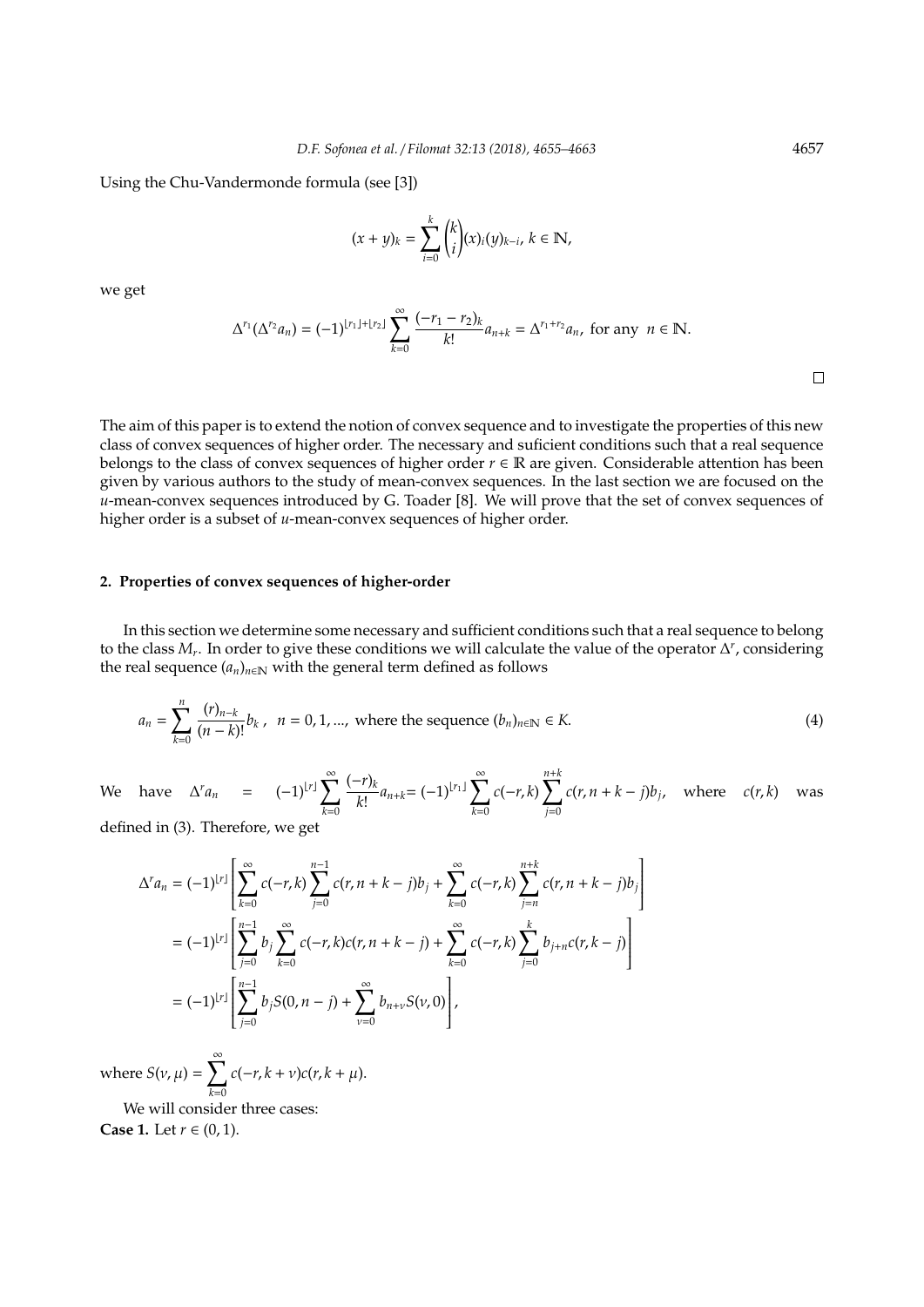We have

$$
S(0, n - j) = \sum_{k=0}^{\infty} c(-r, k)c(r, n + k - j) = \frac{1}{\Gamma(r)\Gamma(1 - r)} \sum_{k=0}^{\infty} \frac{(-r)_k}{k!} B(r + n + k - j, 1 - r)
$$
  
= 
$$
\frac{1}{\Gamma(r)\Gamma(1 - r)} \int_0^1 t^{-r} (1 - t)^{r+n-j-1} \left[ \sum_{k=0}^{\infty} \frac{(-r)_k}{k!} (1 - t)^k \right] dt
$$
  
= 
$$
\frac{1}{\Gamma(r)\Gamma(1 - r)} \int_0^1 (1 - t)^{r+n-j-1} dt = \frac{1}{\Gamma(r)\Gamma(1 - r)} \cdot \frac{1}{r + n - j} = \frac{\sin r\pi}{\pi} \cdot \frac{1}{r + n - j}.
$$

For  $v \geq 1$ , we get

$$
S(\nu,0) = \sum_{k=0}^{\infty} c(-r,k+\nu)c(r,k) = \sum_{k=0}^{\infty} \frac{(-r)_{k+\nu}}{(k+\nu)!} \cdot \frac{(r)_k}{k!}
$$
  
= 
$$
\sum_{k=0}^{\infty} \frac{(r)_k}{(k)!} \frac{(-r)\Gamma(k+\nu-r)}{\Gamma(1-r)} \frac{1}{\Gamma(k+\nu+1)} \frac{\Gamma(r+1)}{\Gamma(r+1)} = \frac{-1}{\Gamma(1-r)\Gamma(r)} \sum_{k=0}^{\infty} \frac{(r)_k}{k!} B(k+\nu-r,r+1)
$$
  
= 
$$
-\frac{\sin \pi r}{\pi} \int_0^1 t^r (1-t)^{\nu-r-1} \left[ \sum_{k=0}^{\infty} \frac{(r)_k}{k!} (1-t)^k \right] dt = -\frac{\sin \pi r}{\pi} \int_0^1 (1-t)^{\nu-r-1} dt = \frac{-\sin \pi r}{\pi(\nu-r)}.
$$

For  $v = 0$ , we have

$$
S(0,0) = \sum_{k=0}^{\infty} \frac{(-r)_k}{k!} \frac{(r)_k}{k!} = \sum_{k=0}^{\infty} \frac{(-r)_k}{k!} \cdot \frac{\Gamma(r+k)}{\Gamma(r)} \cdot \frac{1}{\Gamma(k+1)} = \frac{1}{\Gamma(r)\Gamma(1-r)} \sum_{k=0}^{\infty} \frac{(-r)_k}{k!} B(1-r,r+k)
$$
  
= 
$$
\frac{1}{\Gamma(r)\Gamma(1-r)} \int_0^1 t^{-r} (1-t)^{r-1} \left[ \sum_{k=0}^{\infty} \frac{(-r)_k}{k!} (1-t)^k \right] dt = \frac{\sin \pi r}{\pi} \int_0^1 (1-t)^{r-1} dt = \frac{\sin \pi r}{\pi r}.
$$

We obtain

$$
\Delta^{r} a_{n} = \sum_{j=0}^{n-1} b_{j} S(0, n-j) + b_{n} S(0, 0) + \sum_{\nu=1}^{\infty} b_{n+\nu} S(\nu, 0) = \frac{\sin \pi r}{\pi} \left[ \sum_{j=0}^{n-1} \frac{b_{j}}{r+n-j} + \sum_{\nu=0}^{\infty} \frac{b_{n+\nu}}{r-\nu} \right]
$$

$$
= \frac{\sin \pi r}{\pi} \left[ \sum_{j=0}^{n-1} \frac{b_{j}}{r+n-j} + \sum_{\nu=n}^{\infty} \frac{b_{\nu}}{r+n-\nu} \right] = \frac{\sin \pi r}{\pi} \sum_{j=0}^{\infty} \frac{b_{j}}{n+r-j}.
$$
(5)

**Case 2.** Let  $r > 1$ ,  $r \notin \mathbb{N}$ .

Denote  $m = \lfloor r \rfloor$ ,  $m \in \mathbb{N}$  and  $l = \{r\}$ ,  $l \in (0, 1)$ , where  $\lfloor \cdot \rfloor$  and  $\{\cdot\}$  are the integer part and the fractional part, respectively. From (1), (2) and (5), we have

$$
\Delta^{r} a_{n} = \Delta^{m+l} a_{n} = \Delta^{m} \left( \Delta^{l} a_{n} \right) = \Delta^{m} \left( \frac{\sin \pi l}{\pi} \sum_{j=0}^{\infty} \frac{b_{j}}{n+l-j} \right)
$$

$$
= (-1)^{m} \sum_{k=0}^{m} \frac{(-m)_{k}}{k!} \left[ \frac{\sin \pi l}{\pi} \sum_{j=0}^{\infty} \frac{b_{j}}{n+k+l-j} \right] = \frac{\sin \pi l}{\pi} \sum_{j=0}^{\infty} b_{j} T_{m}(l, j),
$$

where  $T_m(l, j) = (-1)^m \sum_{i=1}^m j_i$ *k*=0 (−*m*)*<sup>k</sup> k*! 1  $\frac{1}{n+k+l-j}$ .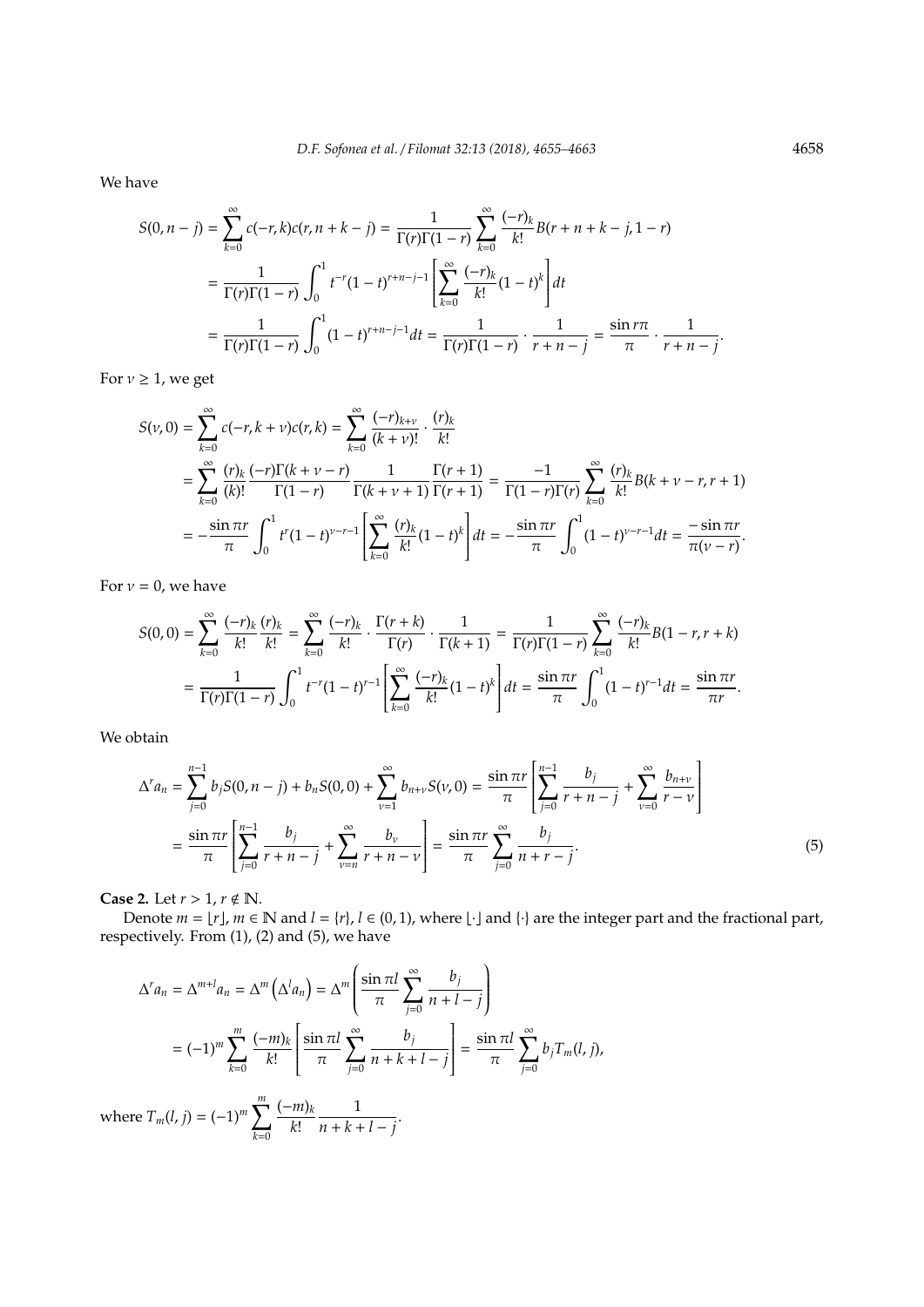According to the relation  $\frac{1}{n+k+l-j} = \frac{1}{n+l}$  $\frac{1}{n+l-j}$  ·  $\frac{(n+l-j)_{k}}{(n+l-j+1)}$  $\frac{(n+l-j+1)k}{(n+l-j+1)k}$ , we can write

$$
T_m(l,j) = \frac{(-1)^m}{n+l-j} \sum_{k=0}^m \frac{(-m)_k (n+l-j)_k}{(n+l-j+1)_k} \frac{1^k}{k!} = \frac{(-1)^m}{n+l-j} {}_2F_1(-m,n+l-j;n+l-j+1;1).
$$

In the following we will apply the identity  ${}_2F_1(a, b; c; 1) = \frac{\Gamma(c)\Gamma(c - a - b)}{\Gamma(c - a)\Gamma(c - b)}$  $\frac{\Gamma(c) \Gamma(c - a - b)}{\Gamma(c - a) \Gamma(c - b)}$ , for  $c \neq 0, -1, -2, ...$  and  $Re(c - a - b) > 0$ . Considering  $a = -m$ ,  $b = n + l - j$ ,  $c = n + l - j + 1$ , it follows  $T_m(l, j) = \frac{(-1)^m m!}{(m + l - j)}$  $\frac{(n+l-j)m}{(n+l-j)_{m+1}}$ . Therefore,  $\Delta^r a_n = \frac{\sin \pi l}{\pi}$  $\frac{\pi}{\pi}$ (-1)<sup>*m*</sup>*m*! $\sum_{i=0}^{\infty}$ *j*=0 *bj*  $\frac{(n+l-j)_{m+1}}{(n+l-j)_{m+1}}$ 

**Case 3.** Let  $r = p$ ,  $p \in \mathbb{N}^*$ .

Using (4) we can write 
$$
a_n = \sum_{k=0}^n b_k \frac{(p)_{n-k}}{(n-k)!} = \sum_{k=0}^n b_k \frac{(n-k+1)_{p-1}}{(p-1)!}
$$
. Therefore,

$$
\Delta^p a_n = (-1)^p \sum_{k=0}^p \frac{(-p)_k}{k!} a_{n+k} = (-1)^p \sum_{k=0}^p c(-p,k) \sum_{i=0}^{n+k} b_i c(n+k-i+1, p-1),
$$

where  $c(r, k)$  was defined in (3).

We have

$$
\Delta^p a_n = (-1)^p \left[ \sum_{i=0}^n b_i \sum_{k=0}^p c(-p, k) c(n + k - i + 1, p - 1) + \sum_{i=1}^p b_{n+i} \sum_{k=i}^p c(-p, k) c(k - i + 1, p - 1) \right]
$$
  
= 
$$
\sum_{i=0}^n b_i S_1 + \sum_{i=1}^p b_{n+i} S_2, \text{ where}
$$
  

$$
S_1 := (-1)^p \sum_{k=0}^p c(-p, k) c(n + k - i + 1, p - 1) \text{ and } S_2 := (-1)^p \sum_{k=i}^p c(-p, k) c(k - i + 1, p - 1).
$$

For the above sums we will obtain the following results:

$$
S_{1} = (-1)^{p} \sum_{k=0}^{p} (-1)^{k} {p \choose k} \frac{(n+k-i+1)_{p-1}}{(p-1)!} = \frac{1}{(p-1)!} \sum_{k=0}^{p} (-1)^{p-k} {p \choose k} \frac{\Gamma(n+k-i+p)}{\Gamma(n+k-i+1)} \frac{\Gamma(n-i+p)}{\Gamma(n-i+p)}
$$
  
\n
$$
= \frac{1}{(p-1)!} \sum_{k=0}^{p} {p \choose k} \frac{(n-i+p)_{k}(-n+i-p)_{p-k}}{n-i+p} = \frac{1}{(p-1)!} \frac{(0)_p}{n-i+p} = 0,
$$
  
\n
$$
S_{2} = (-1)^{p} \sum_{k=i}^{p} (-1)^{k} {p \choose k} \frac{(k-i+1)_{p-1}}{(p-1)!} = \frac{(-1)^{p}}{(p-1)!} \sum_{k=0}^{p-i} (-1)^{k+i} {p \choose k+i} (k+1)_{p-1}
$$
  
\n
$$
= \frac{(-1)^{p}}{(p-1)!} \sum_{k=0}^{p-i} (-1)^{k+i} {p-i \choose k} \frac{\binom{p}{k+i}}{\binom{p-i}{k}} (k+1)_{p-1} = \frac{p}{(p-i)!} \sum_{k=0}^{p-i} (-1)^{k+p+i} {p-i \choose k} \frac{\Gamma(k+p)}{\Gamma(k+i+1)}
$$
  
\n
$$
= \frac{1}{(p-i)!} \sum_{k=0}^{p-i} {p-i \choose k} (p)_{k}(-p)_{p-k-i} = 0, \text{ for } i \leq p-1.
$$

For *i* = *p*, we have  $S_2 = \frac{(1)_{p-1}}{(p-1)!} = 1$ . It follows that  $\Delta^p a_n = b_{n+p}$ . These cases lead to the following result: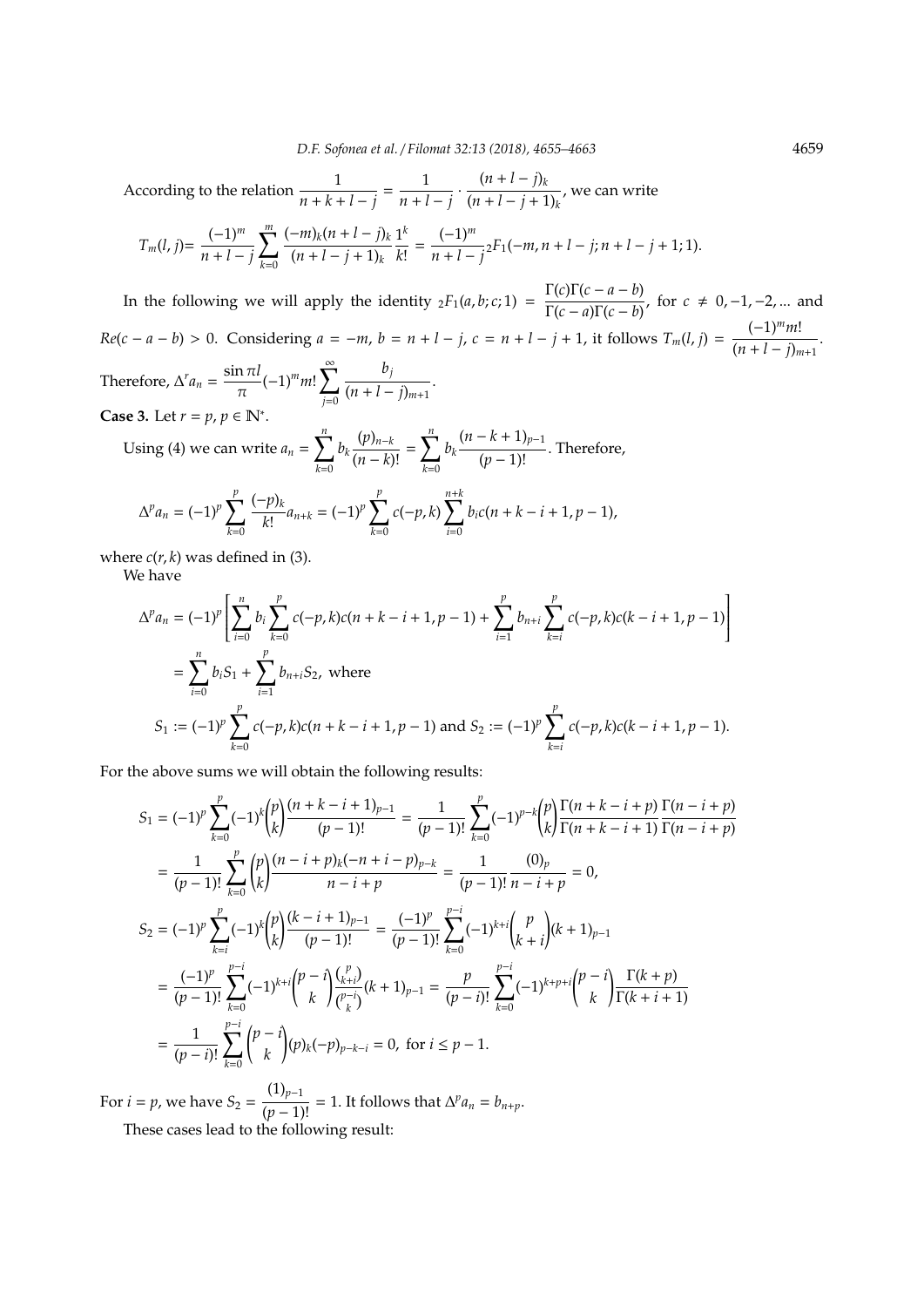**Lemma 2.1.** *Let*  $(b_n)_{n \in \mathbb{N}}$  *be a real sequence. If*  $a_n = \sum_{n=1}^n$ *k*=0 (*r*)*n*−*<sup>k</sup>* (*<sup>n</sup>* <sup>−</sup> *<sup>k</sup>*)! *<sup>b</sup><sup>k</sup> , n* = 0, 1, . . . *, then*

$$
\Delta^{r} a_{n} = \begin{cases}\n\frac{\sin \pi r}{\pi} \sum_{j=0}^{\infty} \frac{b_{j}}{n+r-j}, & r \in (0,1), \\
(-1)^{m} \frac{\sin \pi l}{\pi} m! \sum_{j=0}^{\infty} \frac{b_{j}}{(n+l-j)_{m+1}}, & r > 1, r \notin \mathbb{N}, \\
b_{r+n}, & r \in \mathbb{N},\n\end{cases}
$$

*where m and l are the integer part and the fractional part of r.*

In the following we will raise the problem:

**Problem 2.2.** *Let*  $(a_n)_{n\in\mathbb{N}}$  *be a real sequence and r*  $\in \mathbb{R}_+$ *. What are the conditions such that* 

$$
\Delta^r a_n \ge 0, \text{ for all } n \in \mathbb{N}.\tag{6}
$$

As a response of this problem the next two theorems are proven.

**Theorem 2.3.** A real sequence  $(a_n)_{n \in \mathbb{N}}$  verify the relation (6) for all  $r \in \mathbb{N}^*$  if and only if there exists a real sequence  $(b_n)_{n\in\mathbb{N}}$  *such that* 

$$
a_n = \sum_{k=0}^n \frac{(r)_{n-k}}{(n-k)!} b_k, \text{ and } b_n \ge 0 \text{ for all } n \ge r.
$$
 (7)

*Proof.* From Lemma 2.1 it follows that the conditions (7) are sufficient such that  $\Delta^r a_n \geq 0$ . Now, we consider  $\Delta^r a_n$  ≥ 0 for all  $n \in \mathbb{N}$  and we construct recursively a real sequence  $(b_n)_{n \in \mathbb{N}}$  as follows:

$$
b_0 = a_0, \, b_n = a_n - \sum_{k=0}^{n-1} \frac{(r)_{n-k}}{(n-k)!} b_k.
$$

The above relations lead to  $b_0 = \Delta^0 a_0 \ge 0$ ,  $b_n = \Delta^n a_{n-1} \ge 0$  and  $a_n = \sum_{n=1}^n a_n$ *k*=0  $\frac{(r)_{n-k}}{(n-k)!}b_k$ .

In a similar way the following results can be obtained:

**Theorem 2.4.** *A real sequence*  $(a_n)_{n\in\mathbb{N}}$  *verify the relation* (6) for all  $r \in \mathbb{R}_+ \setminus \mathbb{N}^*$  *if and only if there exists a real sequence*  $(b_n)_{n \in \mathbb{N}}$  *such that* 

$$
a_n = \sum_{k=0}^n \frac{(r)_{n-k}}{(n-k)!} b_k, \text{ and } (-1)^m \frac{\sin \pi l}{\pi} m! \sum_{j=0}^\infty \frac{b_j}{(n+l-j)_{m+1}} \ge 0, \text{ where } m = \lfloor r \rfloor, l = \{r\}.
$$

## **3. The weighted arithmetic means of real sequence**

Let  $a = (a_n)_{n \in \mathbb{N}} \in K$ . The sequence  $(C_n)_{n \in \mathbb{N}}$  of Cesaro means is defined as follows

$$
C_n=\frac{a_0+\cdots+a_n}{n+1}.
$$

**Definition 3.1.** [9] A sequence  $(a_n)_{n \in \mathbb{N}}$  is called mean-convex if the sequence  $(C_n)_{n \in \mathbb{N}}$  of Cesaro means is convex.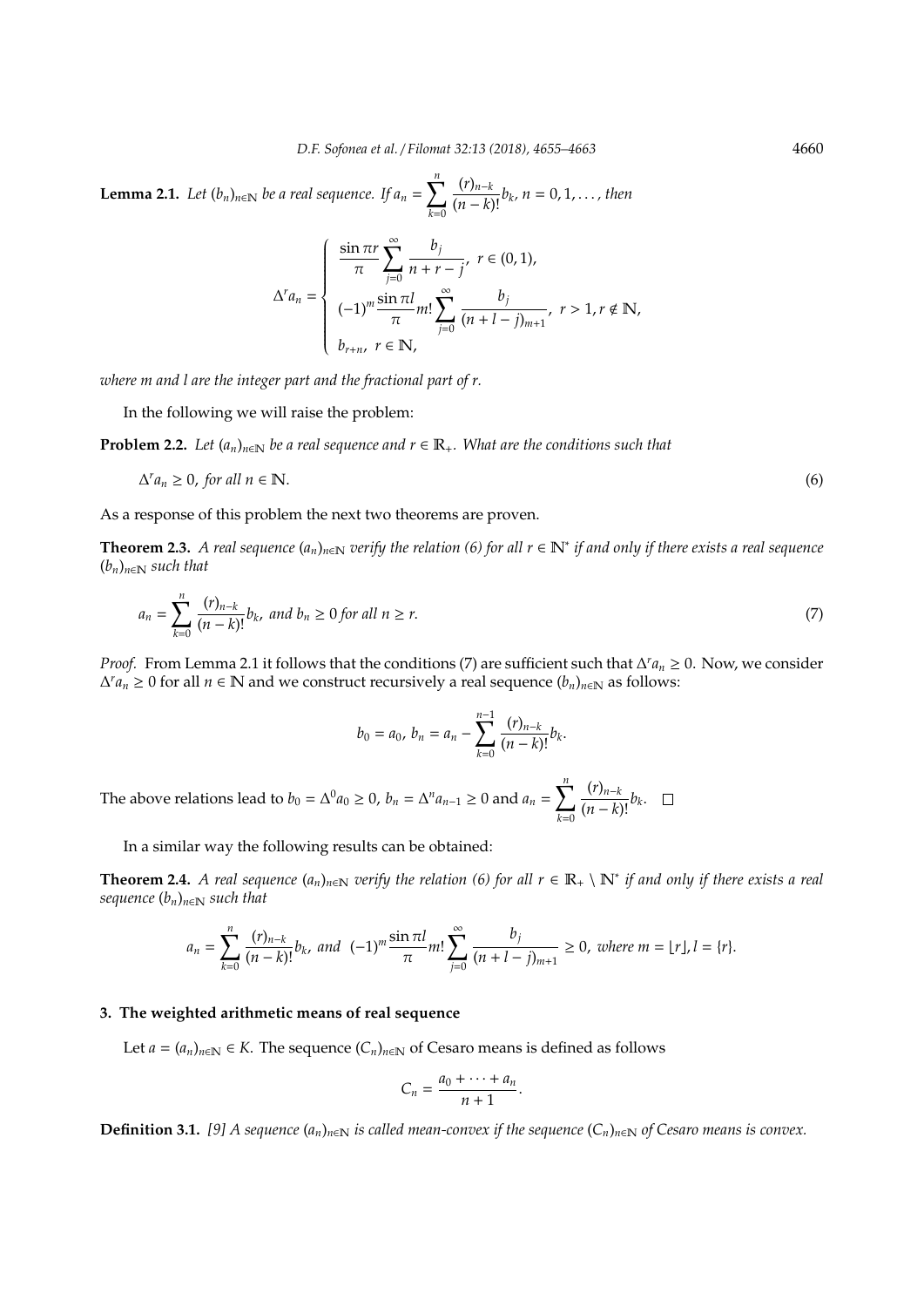In [13] is considered the weighted mean:

$$
A_n = \frac{p_0 a_0 + \dots + p_n a_n}{p_0 + \dots + p_n}, \text{ with } p_n > 0 \text{ for } n \ge 0.
$$

Toader [8] proved that the sequence  $(A_n)_{n\in\mathbb{N}}$  is convex for any convex sequence  $(a_n)_{n\in\mathbb{N}}$  if and only there is  $u > 0$  such that

$$
p_n = p_0 \binom{n+n-1}{n}, \text{ for } n \ge 1,
$$

where

$$
\binom{u}{0} = 1, \binom{u}{n} = \frac{1}{n!} \prod_{k=0}^{n-1} (u - k), \text{ for } n \ge 1, u \in \mathbb{R}.
$$

In this case *A<sup>n</sup>* become

$$
A_n = A_n^u = \frac{1}{\binom{n+u}{n}} \sum_{i=0}^n \binom{u+i-1}{i} a_i.
$$

**Definition 3.2.** *[8] The sequence*  $(a_n)_{n \in \mathbb{N}}$  *is called u-mean-convex if*  $(A_n^u)_{n \in \mathbb{N}}$  *is convex.* 

In the following we will study the convexity of higher order for the sequence  $(A_n^u)_{n\in\mathbb{N}}$ .

**Theorem 3.3.** *The sequence*  $(A_n^u)_{n \in \mathbb{N}}$  *verify* 

$$
\Delta^{r}(A_{n}^{u})=\sum_{j=0}^{n}c_{j}(n,r,u)\Delta^{r}(a_{j}),\ r\in\mathbb{R}_{+},
$$

*where*

$$
c_j(n,r,u) = \begin{cases} \frac{n!}{(u+r+1)_n}, & j=0, \\ \frac{un!}{(u+r+1)_n} \cdot \frac{(u+r+1)_{j-1}}{j!}, & j=1,2,\ldots,n. \end{cases}
$$
(8)

*Proof.* Using the following relation

$$
a_j = \frac{u+j}{u}A_j^u - \frac{j}{u}A_{j-1}^u,
$$

it follows

$$
\Delta^{r} a_{j} = (-1)^{|r|} \sum_{i=0}^{\infty} \frac{(-r)_{i}}{i!} a_{j+i} = (-1)^{|r|} \sum_{i=0}^{\infty} \frac{(-r)_{i}}{i!} \left[ \frac{u+j+i}{u} A^{u}_{j+i} - \frac{j+i}{u} A^{u}_{j+i-1} \right]
$$
  
\n
$$
= \frac{(-1)^{|r|}}{u} \left\{ \sum_{i=0}^{\infty} \left[ \frac{(-r)_{i}}{i!} (u+r) A^{u}_{j+i} + j \frac{(-r)_{i}}{i!} \frac{r+1}{i+1} A^{u}_{j+i} \right] - j A^{u}_{j-1} \right\}
$$
  
\n
$$
= \frac{u+r}{u} \Delta^{r} A^{u}_{j} - j \frac{(-1)^{|r|}}{u} \sum_{i=0}^{\infty} \frac{(-r-1)_{i+1}}{(i+1)!} A^{u}_{j+i} - j \frac{(-1)^{|r|}}{u} A^{u}_{j-1}
$$
  
\n
$$
= \frac{u+r}{u} \Delta^{r} A^{u}_{j} - \frac{j}{u} (-1)^{|r|} \sum_{i=1}^{\infty} \frac{(-r-1)_{i}}{i!} A^{u}_{j+i-1} - j \frac{(-1)^{|r|}}{u} A^{u}_{j-1}
$$
  
\n
$$
= \frac{u+r}{u} \Delta^{r} A^{u}_{j} - \frac{j}{u} (-1)^{|r|} \sum_{i=0}^{\infty} \frac{(-r-1)_{i}}{i!} A^{u}_{j+i-1} = \frac{u+r}{u} \Delta^{r} A^{u}_{j} + \frac{j}{u} \Delta^{r+1} A_{j-1}.
$$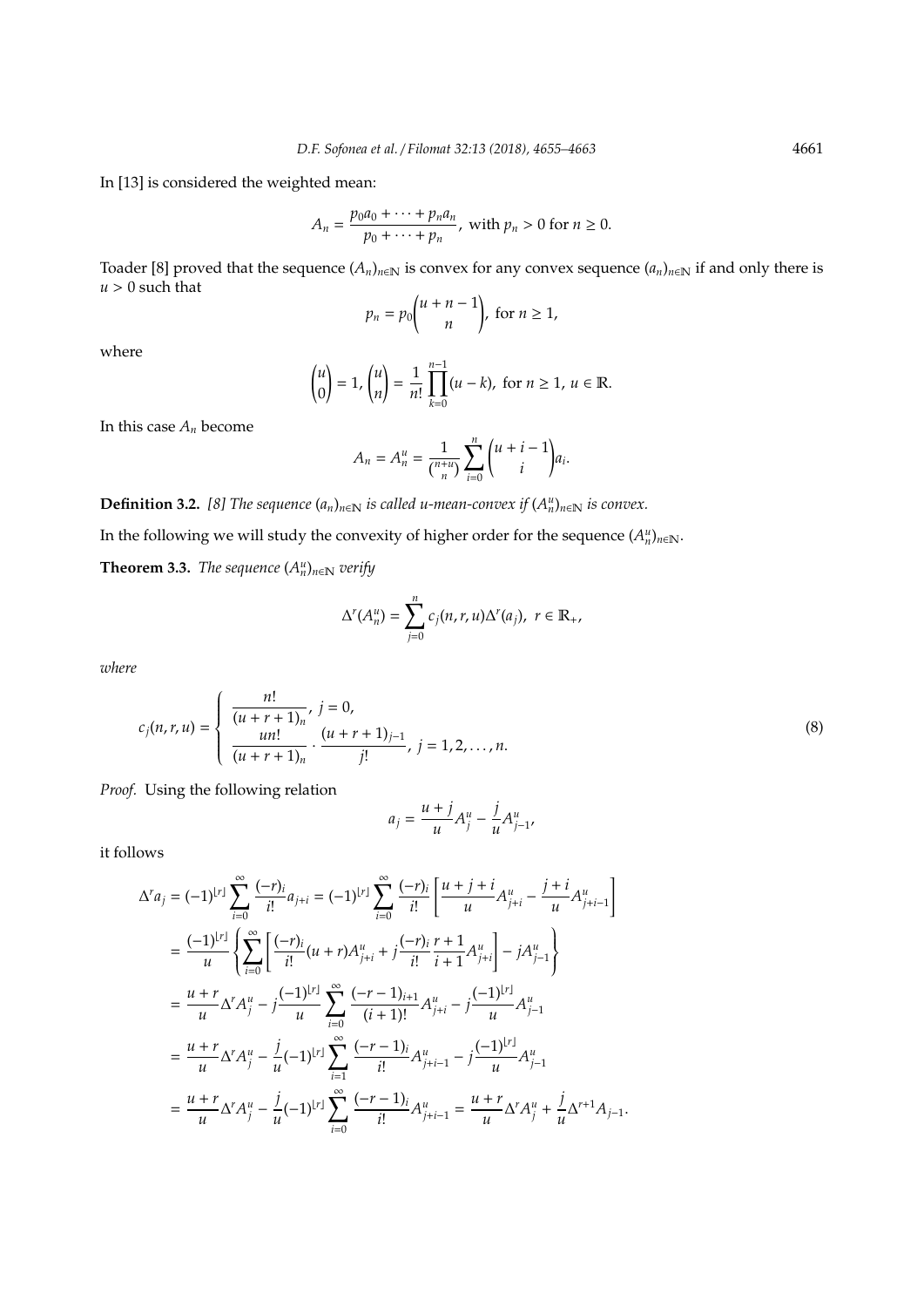But

$$
\Delta^{r+1}A_{j-1}^u = \Delta^r A_j^u - \Delta^r A_{j-1}^u.
$$

Therefore, we have

$$
\Delta^r a_j = \frac{u+r}{u} \Delta^r A_j^u + \frac{j}{u} \Delta^r A_j^u - \frac{j}{u} \Delta^r A_{j-1}^u = \frac{u+r+j}{u} \Delta^r A_j^u - \frac{j}{u} \Delta^r A_{j-1}^u.
$$

From the above relation we get

$$
\frac{(r+u+1)_{j-1}}{j!} \Delta^r a_j = \frac{(r+u+1)_j}{u j!} \Delta^r A_j^u - \frac{(r+u+1)_{j-1}}{(j-1)!u} \Delta^r A_{j-1}^u.
$$

If we sum for  $j = \overline{1, n}$ , it follows

$$
\sum_{j=1}^{n} \frac{(r+u+1)_{j-1}}{j!} \Delta^{r} a_j = \frac{(r+u+1)_{n}}{un!} \Delta^{r} A_{n}^{u} - \frac{1}{u} \Delta^{r} A_{0}^{u}.
$$

Since  $\Delta^r A_0^u = \Delta^r a_0$ , we have

$$
\Delta^r A_n^u = \frac{n!}{(r+u+1)_n} \Delta^r a_0 + \sum_{j=1}^n \frac{un!}{(u+r+1)_n} \frac{(r+u+1)_{j-1}}{j!} \Delta^r a_j.
$$

 $\Box$ 

**Corollary 3.4.** *The coefficients (8) verify* 

*i)* 
$$
c_j(n, r, u) > 0
$$
 for  $r \in \mathbb{R}_+$ ,  $j = \overline{0, n}$ ;  
\n*ii)* 
$$
\sum_{j=0}^{n} c_j(n, r, u) = \frac{rn!}{(u + r)(u + r + 1)_n} + \frac{u}{u + r}.
$$

*Proof.* In order to prove the condition ii) we calculate:

$$
\sum_{j=0}^{n} c_j(n, r, u) = \frac{n!}{(u + r + 1)_n} + \frac{u n!}{(u + r + 1)_n} \sum_{j=1}^{n} \frac{(u + r + 1)_{j-1}}{j!}
$$
  
= 
$$
\frac{n!}{(u + r + 1)_n} + \frac{u n!}{(u + r + 1)_n} \frac{1}{u + r} \left\{ \sum_{j=0}^{n} \frac{(u + r)_j}{j!} - 1 \right\}
$$
  
= 
$$
\frac{n!}{(u + r + 1)_n} + \frac{u n!}{(u + r + 1)_n} \frac{1}{u + r} \left\{ \frac{1}{n!} (u + r + 1)_n - 1 \right\} = \frac{r n!}{(u + r)(u + r + 1)_n} + \frac{u}{u + r}.
$$

**Theorem 3.5.** *Let*  $(a_n)_{n \in \mathbb{N}} \in K$ *. Then* 

- *i*)  $A_n^u(M_r) ⊆ M_r$ , for  $r ≥ 0$ ;
- *ii*) If there exists  $A \in \mathbb{R}_+$ , such that

$$
|\Delta^r a_n| < A, \text{ for } n = 0, 1, \ldots,
$$

*then*

 $\Box$ 

$$
|\Delta^r A_n^u| \le A \left( \frac{rn!}{(u+r)(u+r+1)_n} + \frac{u}{u+r} \right).
$$